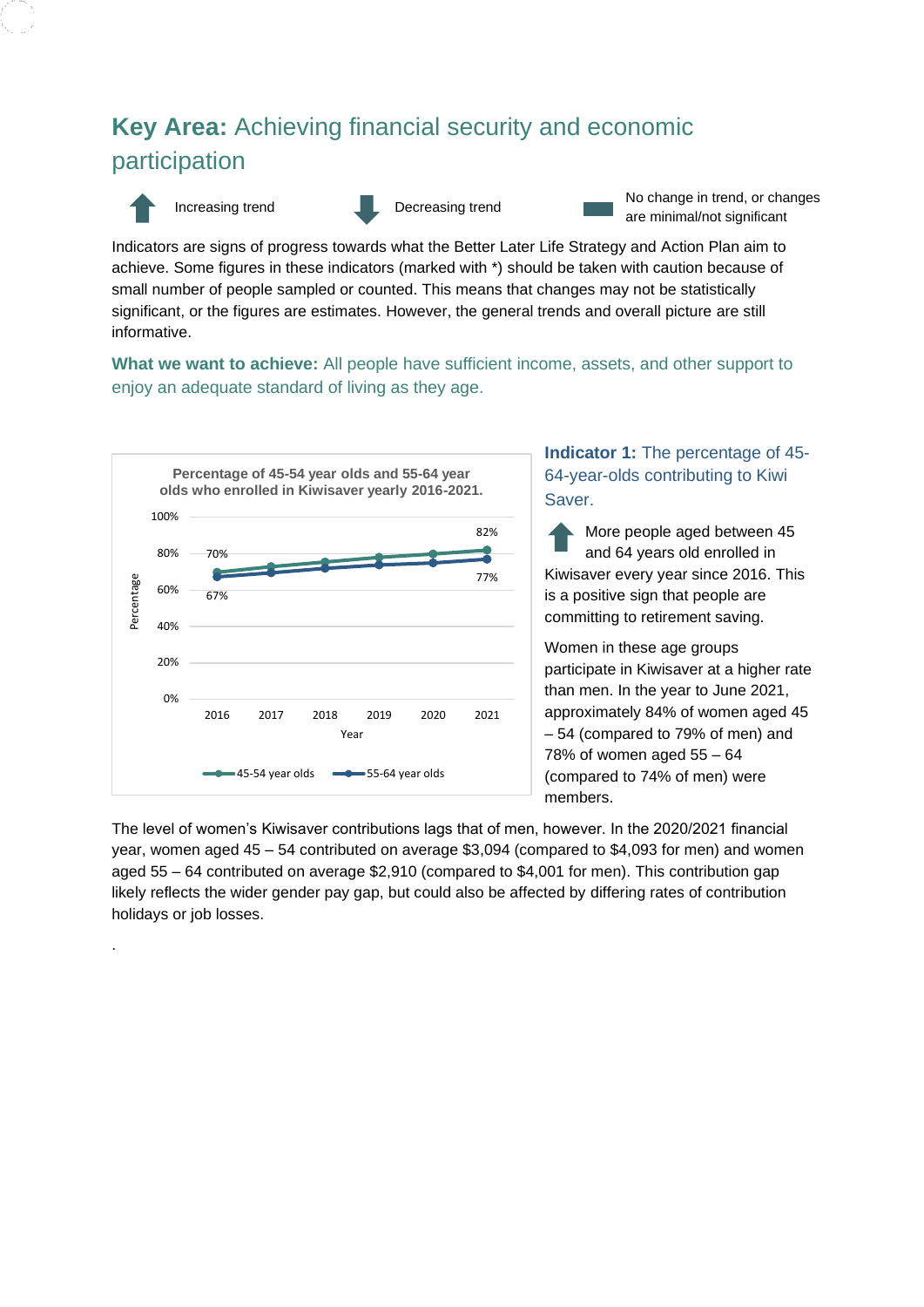



Net worth is what you own minus what you owe. It includes things like property, shares, investments and "pension funds" (such as Kiwisaver). For all age groups net worth is rising, though slightly quicker for the 55-64-yearolds. This may reflect a benefit from rising house values, as the more equity the more of an asset the home becomes as house values rise.

In general, both men and women have rising net worth and at a similar rate. The gaps are not substantial or significant.

The ethnicity estimates below (aside from European) need to be viewed with considerable caution, and some figures are not available. However, the overall picture is useful. Median net worth does vary considerably across different ethnic groups in these age brackets, with Māori and Pacific people having much lower net worth than other ethnic groups.



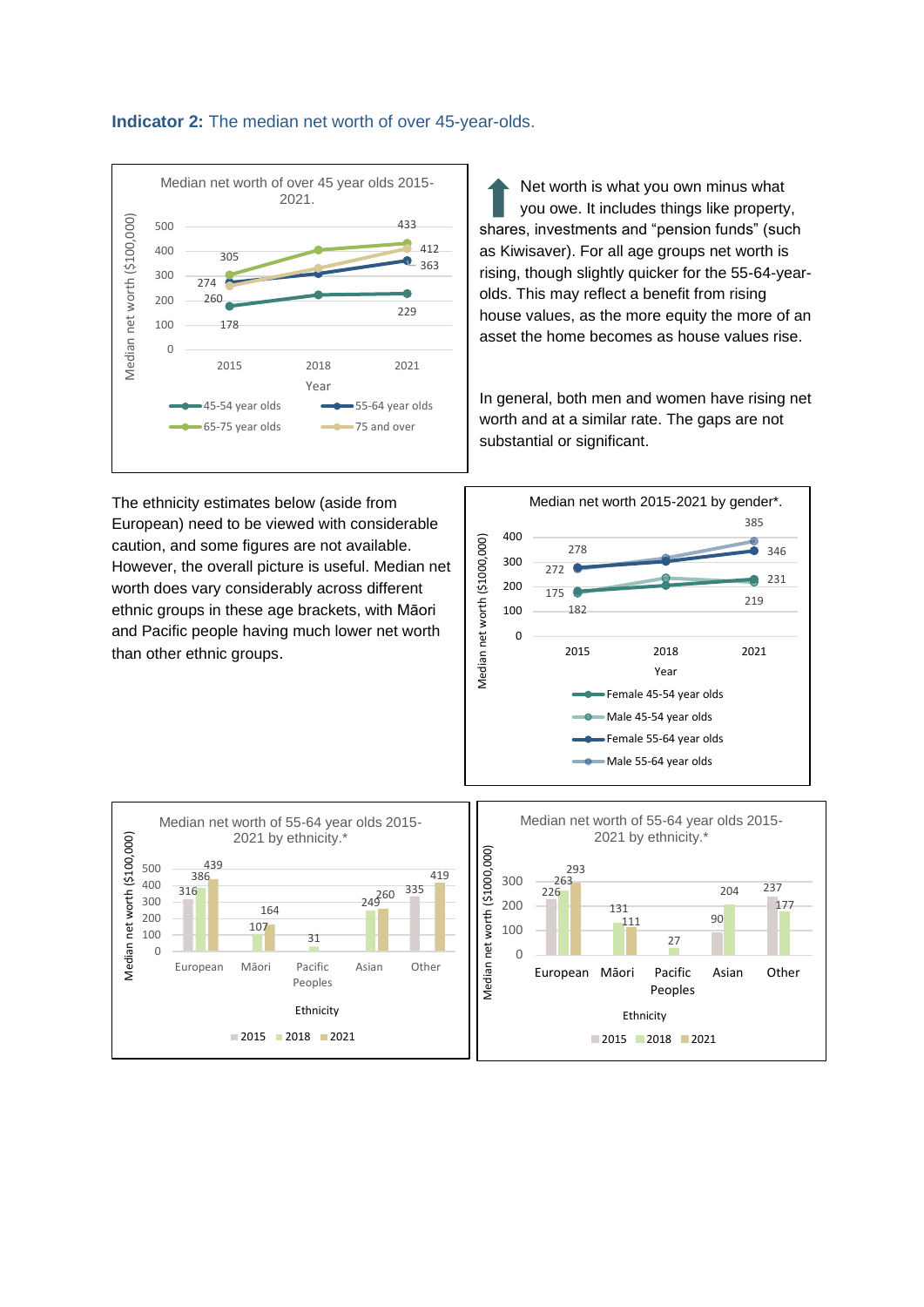**Indicator 3:** The percentage of over 65-year-olds who report they (and their partner) have "more than enough" or "enough" money to meet their everyday needs.



Looking at older people's ability to meet day to day costs is helpful, because net worth includes assets that may not be accessible as income for day to day living and it does not reflect the purchasing power of those assets. There is basically a stable percentage of older people who report they have enough income for everyday needs between 2014 and 2018. It is a similar pattern from a gender perspective. Though men report at a slightly higher rate than women – (a difference of two or three percentage a year, which is not significant).

While at a population level it seems somewhat stable, in terms of ethnicity it is notable that there is less variation in the experiences of Europeans than other ethnic groups of this age. Māori and Pacific older people appear to have more difficulty managing day to day cost of living.

### **Indicator 4:** The percentage of over 65-year-olds in material hardship or severe material hardship. 1



 $1$  This is calculated by looking at how many of the Dep-17 measures a person misses out on. These are a series of questions that look at people's abilities to meet the most basic standard of living. For example, if they have had to put off doctors' visits that they needed because of cost or were not able to afford bills such as power.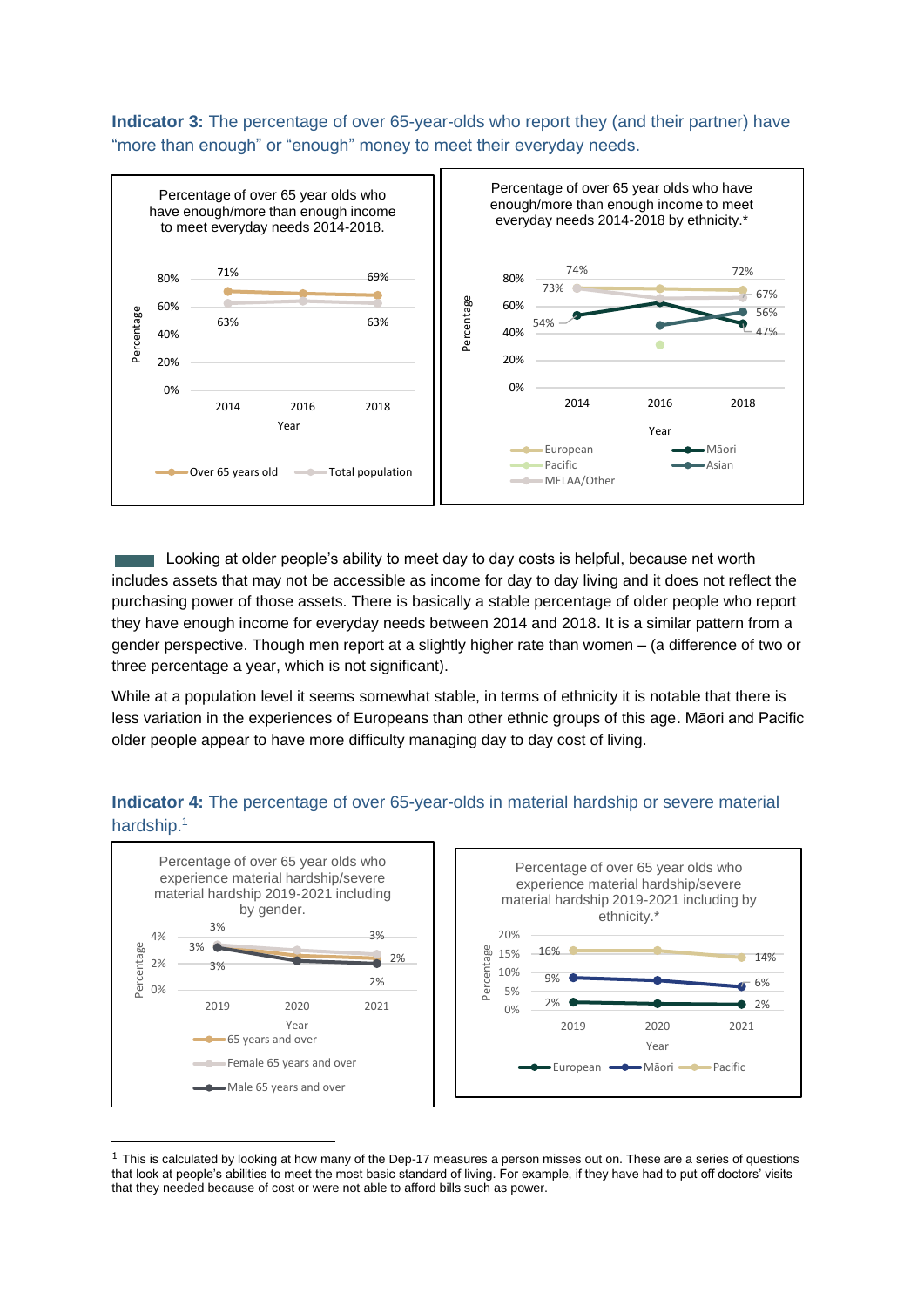What is important to consider when looking at theses graph is that small percentages of a population can still represent a significant number of people. While only around three percent of older



people in 2021 experienced hardship, it equates to around 17700 people*.* 

It is a similar picture when looking at differences between ethnicities. For example, in 2021 there were approximately 14 percent of older Pacific people in hardship – which represents around 3,700 people and 6 percent of Māori or around 4,000 people (though Pacific results should be used with caution and the true number is likely to be somewhat different). However, while only two percent of European older people were in hardship, this represents around 9,900 older people. Then one percent difference in gender is unlikely to represent a true difference

between genders.

## **What we want to achieve:** Older workers are treated fairly, recognised for contributing expertise and skills, and have access to training and upskilling.

There are three indicators that focus on managing an ageing workforce:

- Indicator 5: Percentage of employers who report they have considered and planned for the impacts of an ageing workforce increases
- Indicator 6: Percentage of employers who report that they have financially supported older workers in training in the last 12 months increases
- Indicator 8: Percentage of older workers who feel valued and supported in their workplace increases.

Currently there is no reliable data source for these. Options for collecting this information is being explored as part of the work to implement the Government's Employment Strategy and the Older Workers Employment Action Plan.

### **Indicator 7:** The percentage of older workers who feel satisfied or very satisfied in their main iob.

There has been a small drop in the job satisfaction of 45–64-year-olds between 2014 and 2018 (five percent). There is no pattern of difference  $\qquad \qquad$  between the genders or across ethnicities in terms of job satisfaction in older workers.

**Indicator 9**: The number of over 50-year-olds who participate in adult and community education**.**

**Indicator 10**: The number of over 50-year-olds who participate in industry training.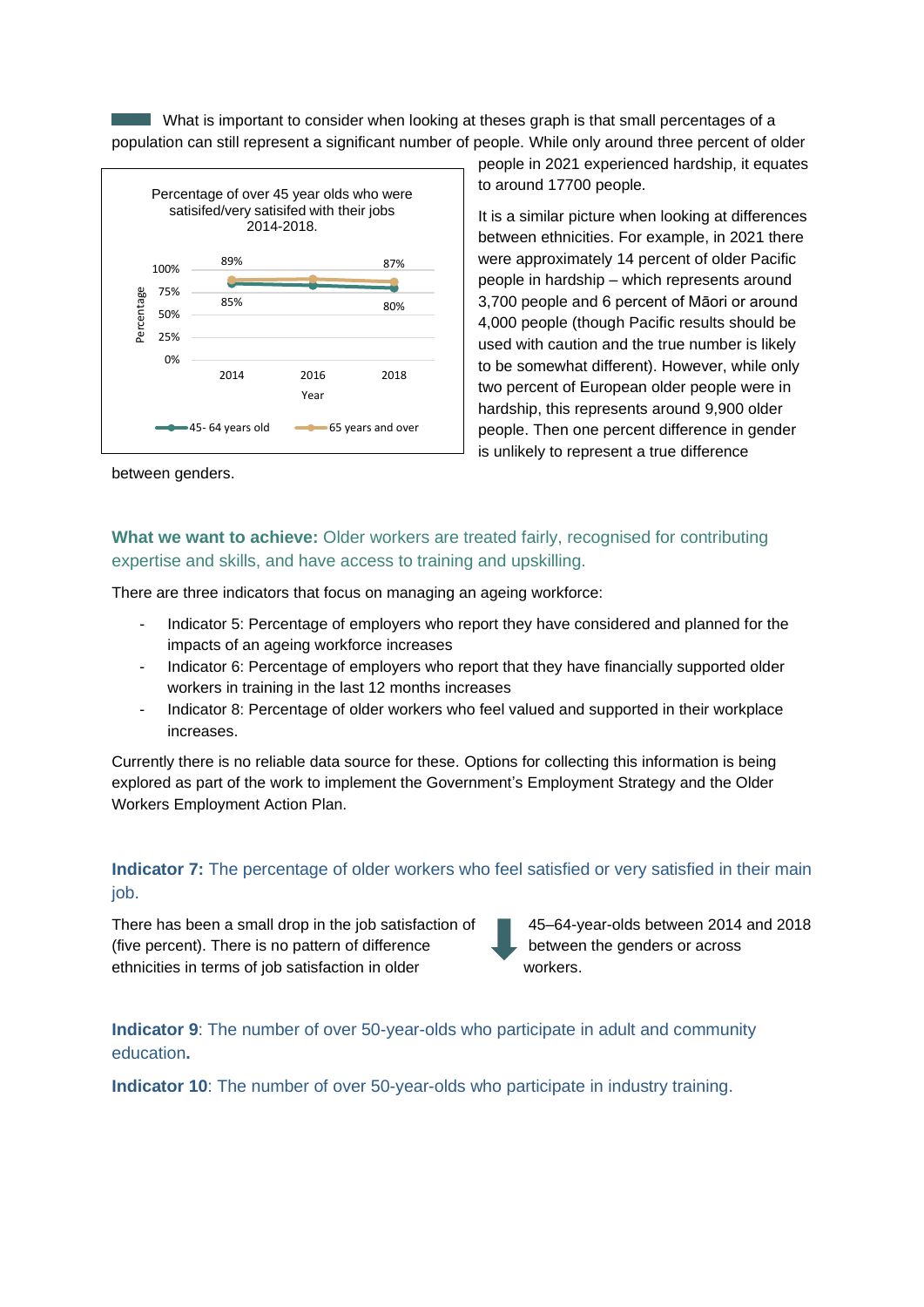#### **Indicator 11**: The number of over 50-year-olds who participate in other tertiary education.



Since 2014 enrolments by people over 50 has steadily declined both as a total number and as a percentage of the population. As a percentage of the population, it has dropped from 5 percent in 2014 to 4 percent in 2020.

**What we want to achieve:** As people age, they can work if they wish or need to.

**Indicator 12**: The number of over 50-year-olds engaged with government-funded employment services and programmes.





After dropping during the late 2010's the number

of older workers receiving flexiwage and participating in employment programmes has risen to their highest. It is likely the economic impacts of the COVID-19 Pandemic has played a part in these rises.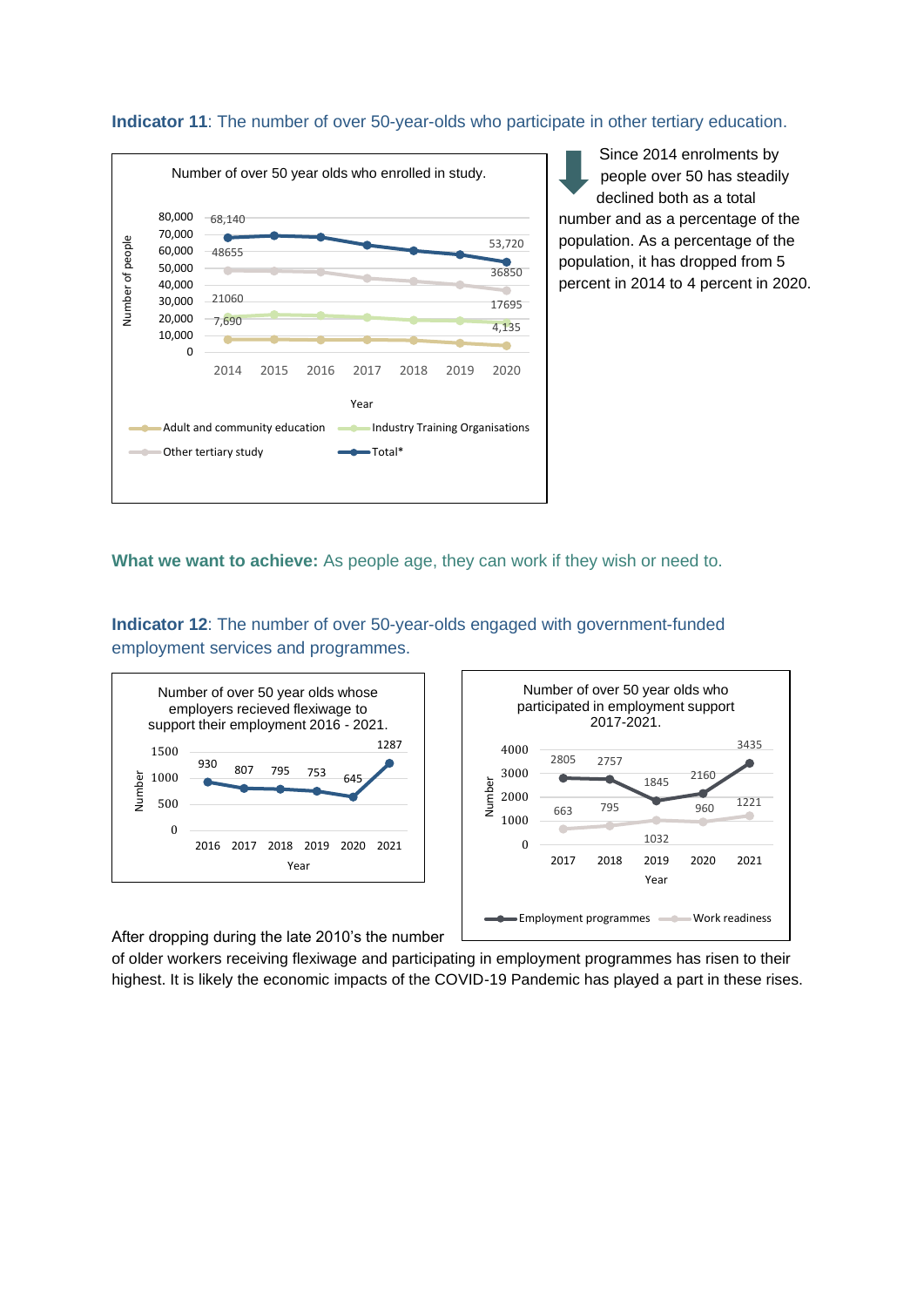#### **Indicator 13**: The underutilisation rate for over 50-year-olds**.**





A reduction in underutilisation is a positive thing, because it indicates that people have either found work, or for the case of older workers, have chosen to move into their nonworking years. While the differences are small, and the pattern varies, in general women are underutilised at slightly higher levels than men.

In 2021 the six percent of 50–64-year-olds who were underutilised represented around 64,000 people and the six percent of over 65-year-olds represented around 15,000 people.



Again, while the Pacific and Asian/Other numbers should be taken with caution the general pattern is that a larger percentage Māori and Pacific older workers are underutilised compared to other groups. However, looking at it from the perspective of the number of people who are underutilised there were more Europeans than other groups. For example, in 2021 the seven percent of Europeans represents around 41,000 people, the 14 percent of Māori represents

around 12,000 people and the 12 percent of Pacific represents around 4,200 people.